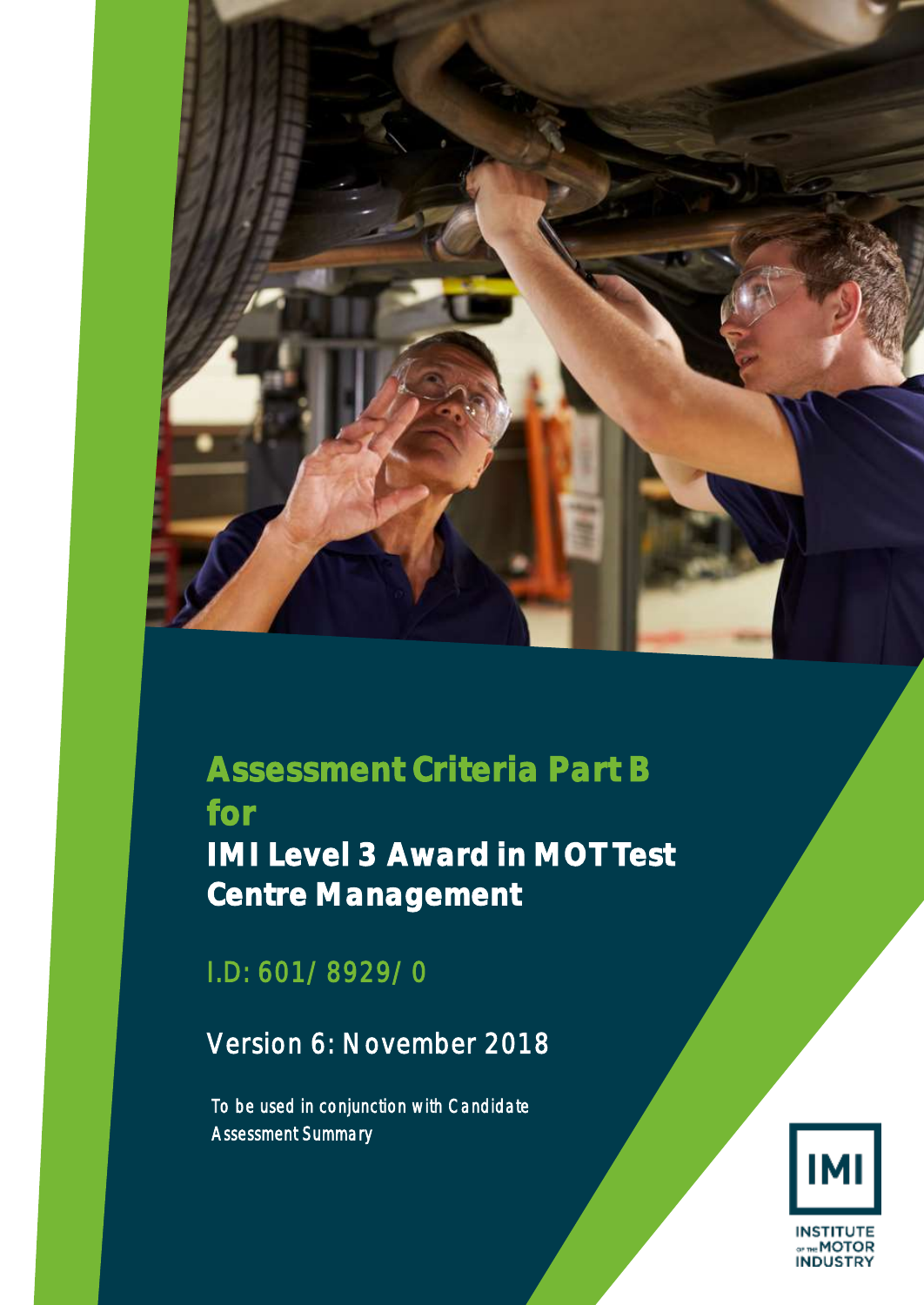

# CENTRE INFORMATION

Please be aware that any legislation referred to in this qualification may be subject to amendment/s during the life of this qualification. Therefore IMI Approved Centres must ensure they are aware of and comply with any amendments, e.g. to health and safety legislation and employment practices.

The current MOT Testing Guide, Inspection Manuals and Special Notices and associated documentation can be located on the<https://www.gov.uk/> website and are the central reference documents.

Please be aware that vehicle technologies referred to in this qualification reflect current practice, but may be subject to amendment/s, updates and replacements during the life of this qualification. Therefore IMI Approved Centres must ensure they are aware of the latest developments and emerging technologies to ensure the currency of this qualification.

Please note: the relevance of the information contained in the **unit content** will vary depending upon the vehicle types being worked upon. The unit content is for guidance only and is not meant to be prescriptive.

| For Office Use Only           |                        |                 |
|-------------------------------|------------------------|-----------------|
| Version and date              | Change detail          | Section/page    |
| V <sub>1</sub>                | Original               |                 |
| 01.06.2016                    |                        |                 |
| V5                            | MOTM04 content updated | P17             |
| 12.11.2018                    |                        |                 |
| V6                            |                        | P <sub>18</sub> |
| 30.11.2018                    | MOTM04 content updated |                 |
| File route H:abdev/masterdocs |                        |                 |
|                               |                        |                 |

© 2018 IMI

All rights reserved. No part of this publication may be reproduced, stored in retrieval system, or transmitted, in any form or by any means, electronic, mechanical, photocopying, recording or otherwise, without the prior written permission of IMI

Requests should be made in writing and addressed to: Institute of the Motor Industry (IMI) Fanshaws, Brickendon, Hertford SG13 8PQ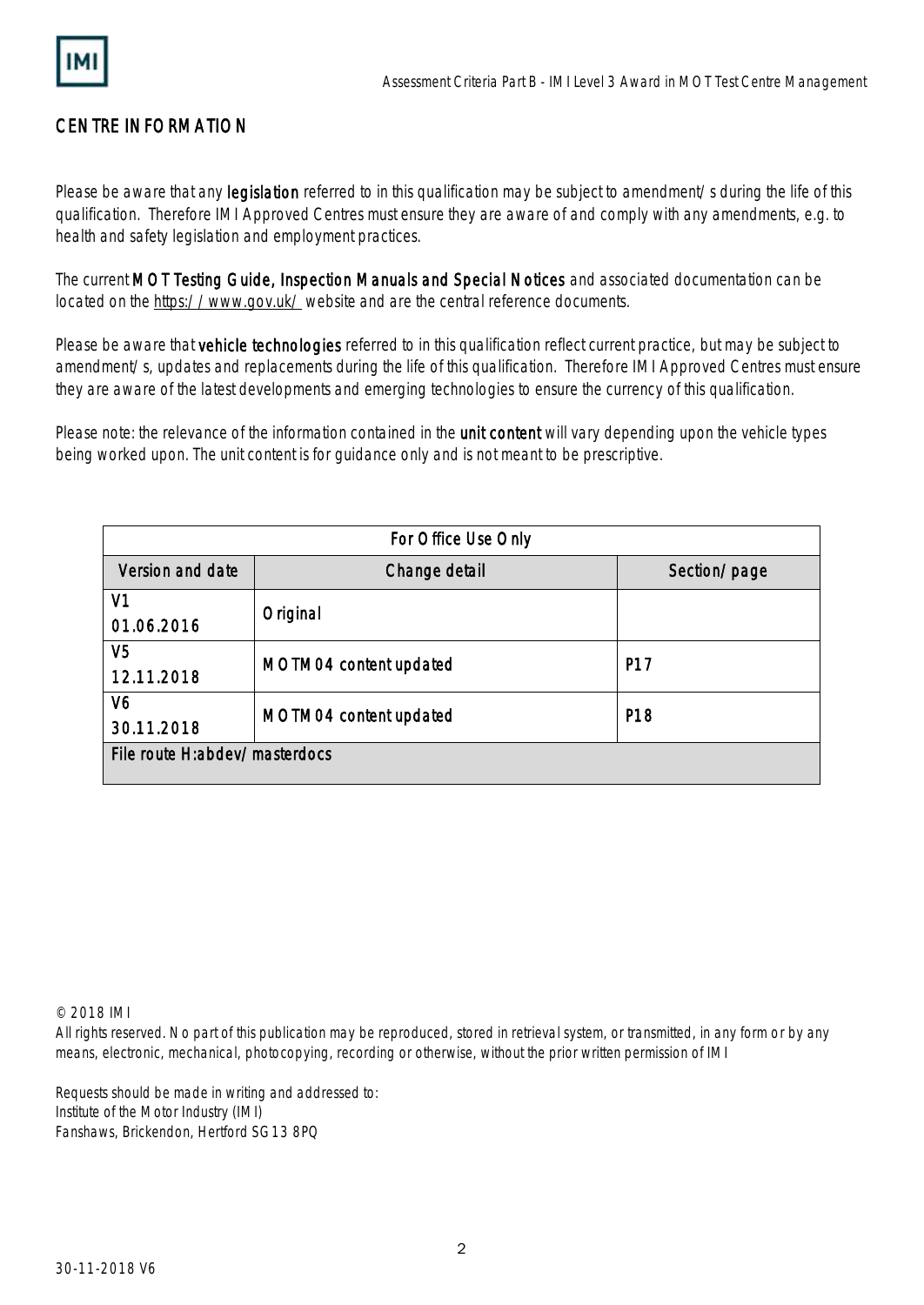

The changes to the (draft) MOT inspection manual, being introduced from 20<sup>th</sup> May 2018, are to bring MOT testing in the UK in line with European Directive 2014/45/EU.

The changes include:

- The adoption of European vehicle classifications, for example L2e L5e, M1, M2 to run alongside our class 3, 4, 5 and 7. The full classification details can be found in the introduction section of the latest draft version of the new MOT Manual, available on the right-hand side of this page
- New categories of: minor defect, major defect and dangerous defect, to replace the old advisory and fail system
- New manual layout. The three columns listing information, methods of inspection and reasons for rejection have been replaced with information and guidance followed by a table containing the defect and failure category
- Sections have been reorganised from 0 to 10 and new sections added. An example of this is Section 8 'nuisance', which covers noise, emissions and other environmental items. It should be noted that many testable items have moved to new sections. There have also been significant changes to the appendices
- New testable items have been added throughout the manual.

The latest Special notice providing additional guidance for Vehicle Test Stations can be accessed via the link on the right-hand side of this page.

Further information and regular updates are available on the Government website and are linked on the righthand side of this page.

The IMI MOT qualification guidance and assessment documentation is in the process of being updated to reflect these changes. We will be advising when this new documentation is to be used to deliver training and advise all centres to begin familiarising themselves as soon as it is made available.

In addition, draft Heavy goods vehicle (HGV) and Public service vehicle (PSV) inspection manuals have been released and are available by clicking the links on the right-hand side of this page.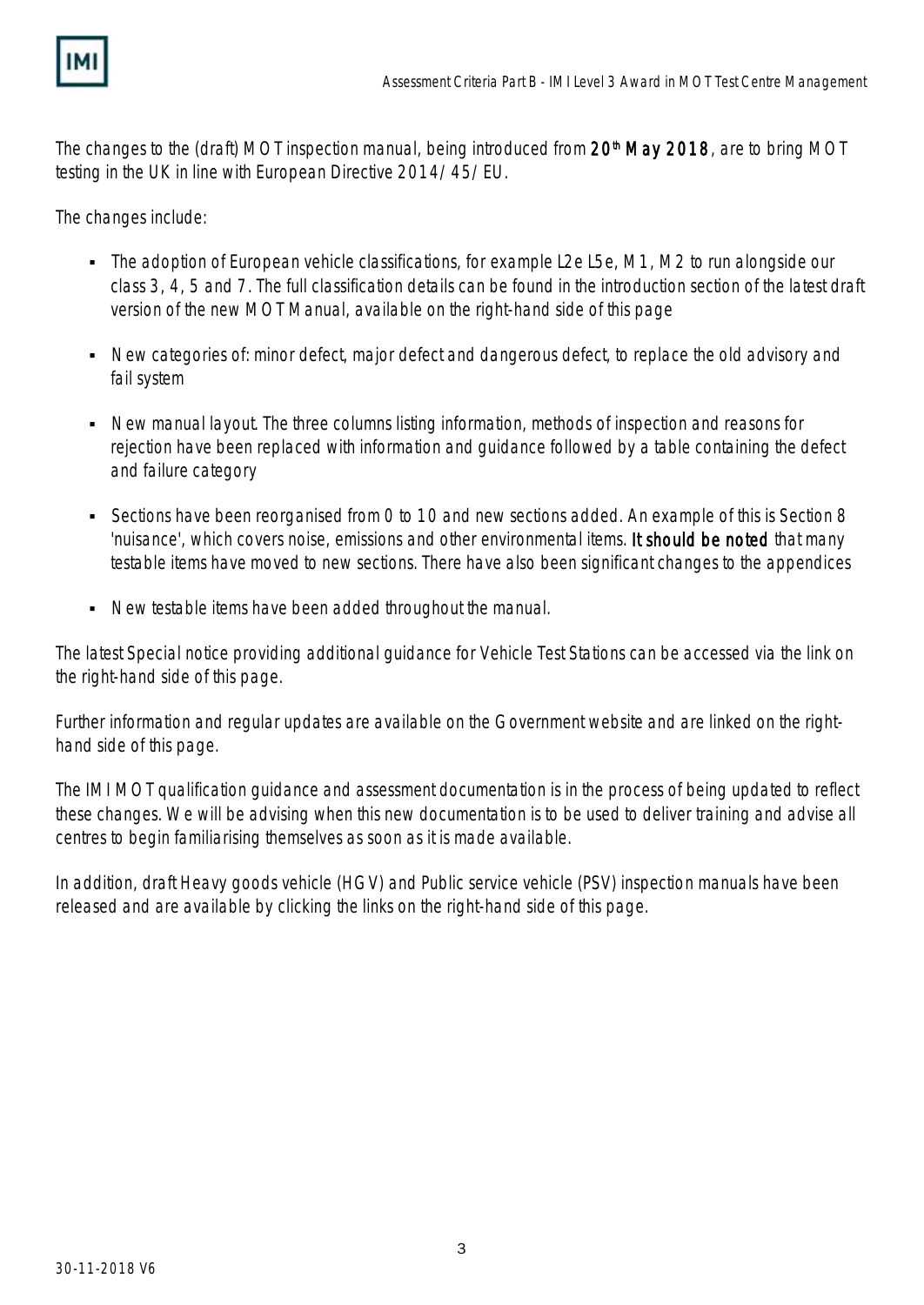

## QUALIFICATION STRUCTURE

## IMI LEVEL 3 AWARD IN MOT TEST CENTRE MANAGEMENT

## Ofqual: 601/8929/0

The qualification consists of 4 Mandatory Units. All units are combined Knowledge and Skills Units.

| Unit Ref. | Unit Title and Ofqual I.D Number                                                                           | Mapping to NOS units                          |
|-----------|------------------------------------------------------------------------------------------------------------|-----------------------------------------------|
| MOTM01    | Know how to manage the Legislative and<br>Compliance Requirements of a Vehicle Test Centre<br>(A/508/5309) | IMICA01, IMICA02,<br>IMISPRT1, IMISPRT3       |
| MOTM02    | Know how to deal with Customer Service<br>Problems within a Vehicle Test Centre<br>(M/508/5310)            | IMICA08, IMIVF32,<br>IMIARB37                 |
| MOTM03    | Understand how to Develop and Supervise Staff<br>within a Vehicle Test Centre (T/508/5311)                 | IMICA03,<br>IMIARBG11, IMIARBG12,<br>COSVR712 |
| MOTM04    | Understand Vehicle Test Centre Quality Systems<br>and Quality Audits (A/508/5312)                          | SFJPF2.1, SFJPF1.1                            |

Note: The NOS unit ESK11NT1, Using the Internet, is embedded throughout the qualification.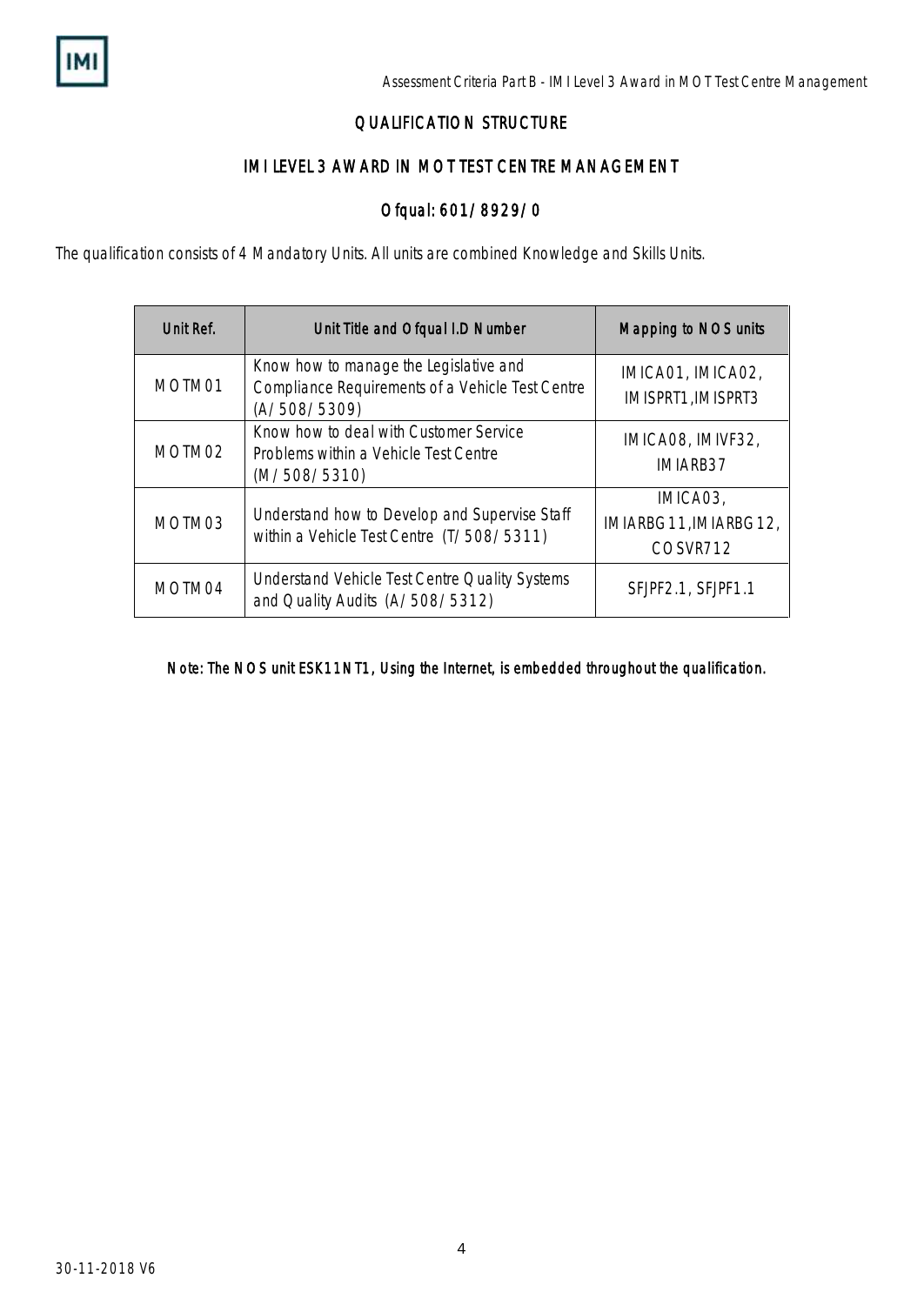

#### UNIT REF: MOTM01 UNIT TITLE: KNOW HOW TO MANAGE THE LEGISLATIVE AND COMPLIANCE REQUIREMENTS OF A VEHICLE TEST CENTRE

Level: 3 **Route: MOT Test Centre Management** 

Guided Learning Hours: 8

Rationale:

This unit provides learners with the knowledge and understanding required to manage the legislative and compliance requirements of a vehicle test centre. This will include responsibilities relating to ensuring that facilities, staff, and record-keeping requirements are maintained, as per the Competent Authority/Supervising Body guidance.

| <b>LEARNING OUTCOMES</b>                                                                             | <b>ASSESSMENT CRITERIA</b>                                                                                                      |  |
|------------------------------------------------------------------------------------------------------|---------------------------------------------------------------------------------------------------------------------------------|--|
| The Learner will:                                                                                    | The Learner can:                                                                                                                |  |
| Understand their responsibilities for maintaining<br>1.<br>health and safety in vehicle test centres | 1.1 Identify responsibilities for maintaining the<br>presentation and safety of the vehicle test centre                         |  |
|                                                                                                      | 1.2 Identify the organisation's responsibility for<br>complying with all health and safety                                      |  |
| Know the requirements for carrying out pre-checks in<br>2.<br>the vehicle test centre                | 2.1 Identify the conditions of facilities required prior to<br>carrying out a statutory vehicle test                            |  |
|                                                                                                      | 2.2 Identify the reasons why a vehicle may be refused a<br>test                                                                 |  |
| Know how to comply with the legal requirements for<br>3.<br>carrying out vehicle tests               | 3.1 Explain their responsibilities when carrying out<br>vehicle tests on behalf of the Secretary of State for<br>Transport      |  |
|                                                                                                      | 3.2 Identify the background to vehicle testing<br>requirements set by legislation                                               |  |
|                                                                                                      | 3.3 Identify where and how to locate the latest<br>information relating to vehicle testing                                      |  |
|                                                                                                      | 3.4 State the impact of non-compliance and disciplinary<br>processes in relation to official published<br>requirements          |  |
|                                                                                                      | 3.5 Identify the potential legal implications of non-<br>compliance in relation to official published<br>requirements           |  |
|                                                                                                      | 3.6 Identify own responsibilities for ensuring all staff<br>remain up-to-date in relation to official published<br>requirements |  |
|                                                                                                      | 3.7 Explain what is meant by the "Legal Entity"                                                                                 |  |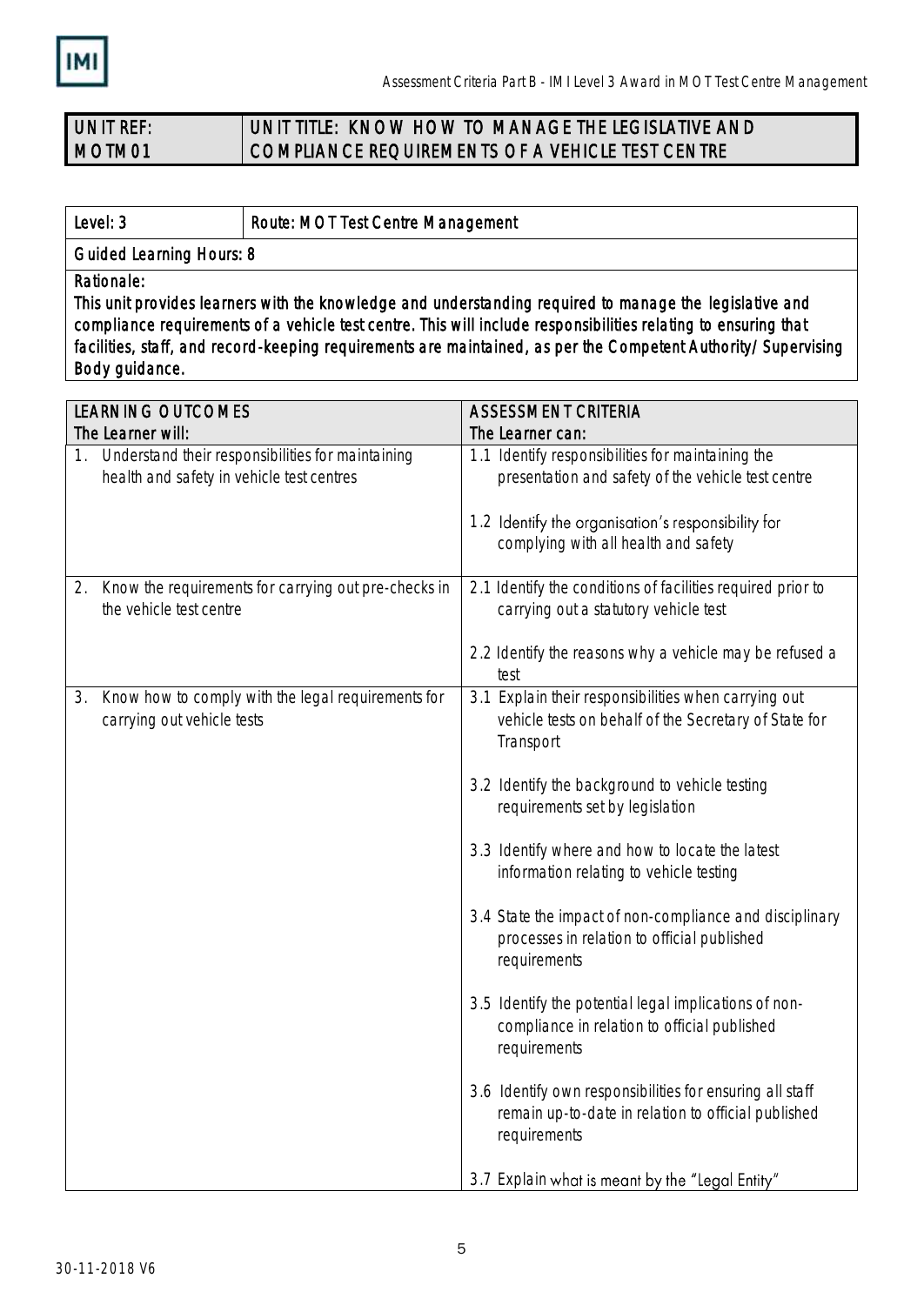**IMI** 

| 4. | Know the information required for compliance as a<br>vehicle test centre | 4.1 Identify the record-keeping requirements for the<br>Competent Authority/Supervising Body to maintain<br>compliance |
|----|--------------------------------------------------------------------------|------------------------------------------------------------------------------------------------------------------------|
|    |                                                                          | 4.2 Describe how to resolve any issues raised by the                                                                   |
|    |                                                                          | Competent Authority/Supervising Body inspection or                                                                     |
|    |                                                                          | compliance assessments                                                                                                 |
|    |                                                                          | 5.1 Explain the importance of maintaining the vehicle test<br>centre to the requirements for authorisation at the      |
| 5. | Understand responsibilities for maintaining                              | time of approval                                                                                                       |
|    | compliance with the requirement for authorisation                        |                                                                                                                        |
|    |                                                                          | 5.2 Explain the actions required in the event of any                                                                   |
|    |                                                                          | changes to the authorisation of the vehicle test centre                                                                |

|              | <b>Unit Content</b>                                                                      | Learning Outcome |
|--------------|------------------------------------------------------------------------------------------|------------------|
|              | Responsibilities for maintaining the presentation and safety of the vehicle test centre: |                  |
|              | a. Authorised Examiner (AE) has overall responsibility                                   |                  |
|              | b. Testing staff to observe Health and Safety legislation and company policy and         |                  |
|              | procedures                                                                               |                  |
|              | c. Overall clean and tidy presentation of premises promotes professional image of        |                  |
|              | testing scheme.                                                                          |                  |
|              | The organisation's responsibility for complying with all health and safety               |                  |
| legislation: |                                                                                          |                  |
|              | a. Provision and Use of Work Equipment Regulations (PUWER) 1992                          |                  |
| b.           | Electricity at Work Regulations 1989                                                     |                  |
| С.           | Noise at Work Regulations 1989                                                           |                  |
| d.           | Manual Handling Operations Regulations 1992                                              |                  |
| е.           | Health and Safety (Display Screen Equipment) Regulations 1992                            |                  |
| f.           | Safe Working Loads (SWL)                                                                 |                  |
| g.           | Lifting Operations and Lifting Equipment Regulations (LOLER) 1998                        |                  |
| h.           | Working at Height Regulations 2005                                                       |                  |
| İ.           | Health and Safety at Work Act (HASAWA) 1974                                              | 1                |
| j.           | Control of Substances Hazardous to Health (COSHH)                                        |                  |
| k.           | Environmental Protection Agency (EPA)                                                    |                  |
| I.           | Personal Protective Equipment (PPE) Regulations 1992.                                    |                  |
|              | Hazards and risks:                                                                       |                  |
| a.           | The difference between a hazard and a risk                                               |                  |
| b.           | Potential risks resulting from:                                                          |                  |
|              | the use and maintenance of machinery and equipment                                       |                  |
|              | ii. the use of materials and substances                                                  |                  |
|              | iii. accidental breakages and spillages                                                  |                  |
|              | iv. unsafe behaviour                                                                     |                  |
|              | v. working practices that do not conform to laid down policies                           |                  |
|              | vi. environmental factors                                                                |                  |
|              | vii. personal presentation                                                               |                  |
|              | viii. unauthorised personnel, customers, contractors etc. entering your work             |                  |
|              | premises                                                                                 |                  |
| C.           | The employee's responsibilities in identifying and reporting risks within their          |                  |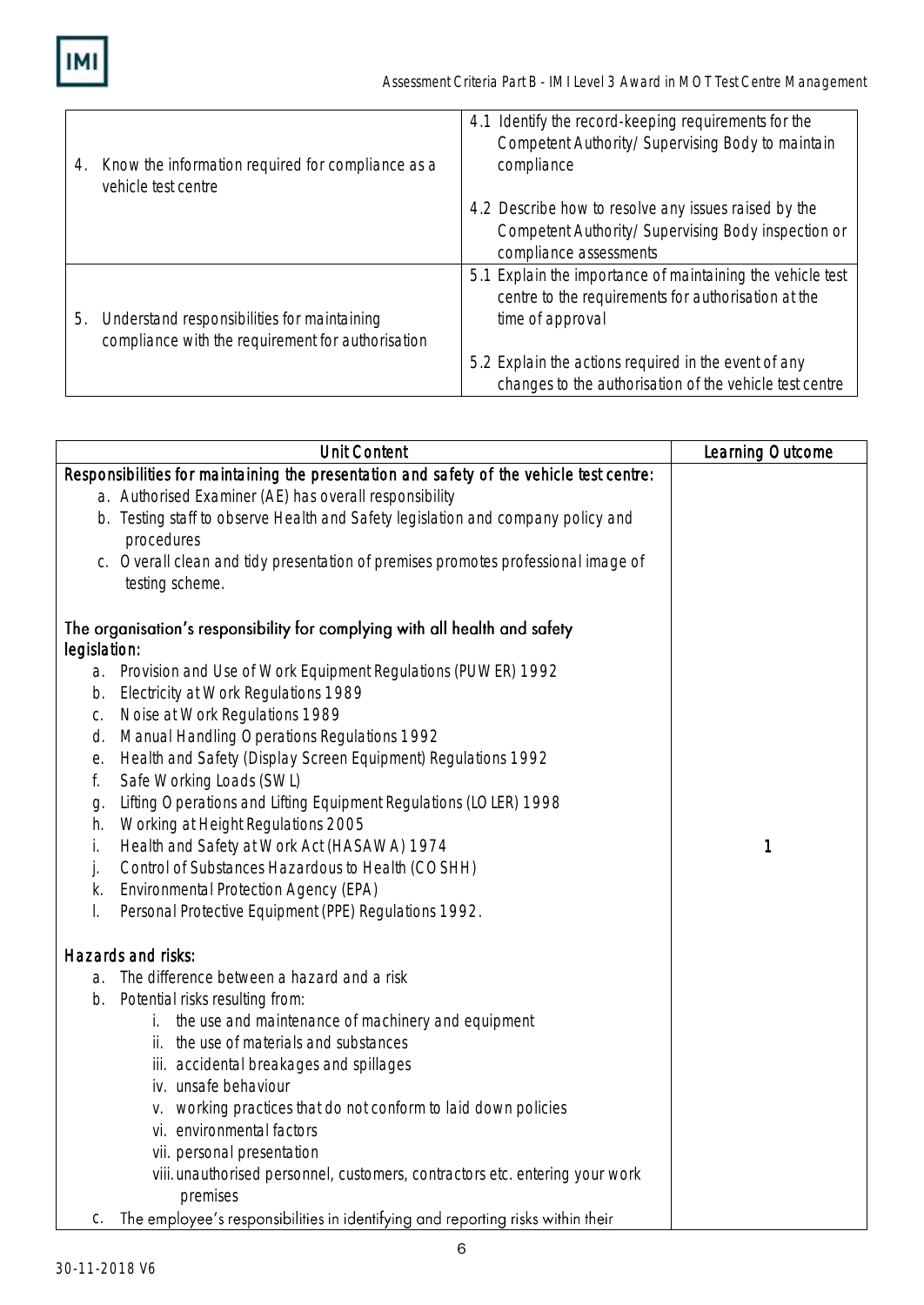| working environment:                                                                                           |   |
|----------------------------------------------------------------------------------------------------------------|---|
| i. company policies                                                                                            |   |
| ii. organisational workplace procedures                                                                        |   |
| iii. potential causes of fire                                                                                  |   |
| iv. explosion                                                                                                  |   |
| v. noise                                                                                                       |   |
| vi. harmful fumes                                                                                              |   |
| vii. slips                                                                                                     |   |
|                                                                                                                |   |
| viii. trips                                                                                                    |   |
| ix. falling objects.                                                                                           |   |
| The conditions of facilities required prior to carrying out a statutory vehicle test:                          |   |
| a. Authorisation to test                                                                                       |   |
| Testing personnel, facilities and resources<br>b.                                                              |   |
| Adherence to published information including Testing Guide, Testing Manuals and<br>C.                          |   |
| <b>Special Notices</b>                                                                                         |   |
| Use of assistants.<br>d.                                                                                       |   |
|                                                                                                                |   |
| The reasons why a vehicle may be refused a test. Reasons for refusal to test include:                          |   |
| Fee not paid in advance<br>a.                                                                                  |   |
| Vehicle information<br>b.                                                                                      | 2 |
| Vehicle condition<br>C.                                                                                        |   |
|                                                                                                                |   |
| Vehicle test station suitability<br>d.                                                                         |   |
| Testing personnel issues<br>е.                                                                                 |   |
| Information for pre-test checks and grounds for a refusal to test:<br>f.                                       |   |
| Inspection Manuals (all classes)<br>i.                                                                         |   |
| ii. Testing Guide                                                                                              |   |
| Recording reasons for refusal.<br>g.                                                                           |   |
|                                                                                                                |   |
| Responsibilities when carrying out vehicle tests for the Secretary of State for                                |   |
| Transport:                                                                                                     |   |
| a. Acting on behalf of the Secretary of State for Transport                                                    |   |
| The consequences of getting it wrong<br>b.                                                                     |   |
| The ethics of testing<br>C.                                                                                    |   |
| Duty of care.<br>d.                                                                                            |   |
|                                                                                                                | 3 |
|                                                                                                                |   |
| Background to vehicle testing:                                                                                 |   |
| Sections 45 to 48 of the Road Traffic Act 1988<br>a.                                                           |   |
| European legislation (Directive 2014/45/EU)<br>b.                                                              |   |
| Exemptions from testing as set out in the Motor Vehicle Test Regulations 1981<br>C.                            |   |
| Regulation 6 (as amended) and the Road Traffic Act 1988 Section 189.                                           |   |
|                                                                                                                |   |
| Where and how to locate the latest information relating to vehicle testing:                                    |   |
| <b>Special Notices</b><br>a.                                                                                   |   |
| Slot count<br>b.                                                                                               |   |
| Notifications<br>C.                                                                                            |   |
| Authorised Examiner/Vehicle Testing Station (VTS) details<br>d.                                                |   |
| Resources and feedback<br>е.                                                                                   |   |
| Person profile<br>f.                                                                                           |   |
| Tester status.                                                                                                 |   |
| g.                                                                                                             |   |
|                                                                                                                |   |
| The impact of non-compliance and disciplinary processes:                                                       |   |
| Disciplinary procedures as relevant to the AE and VTS<br>a.<br>Disciplinary outcomes and sanction levels<br>b. |   |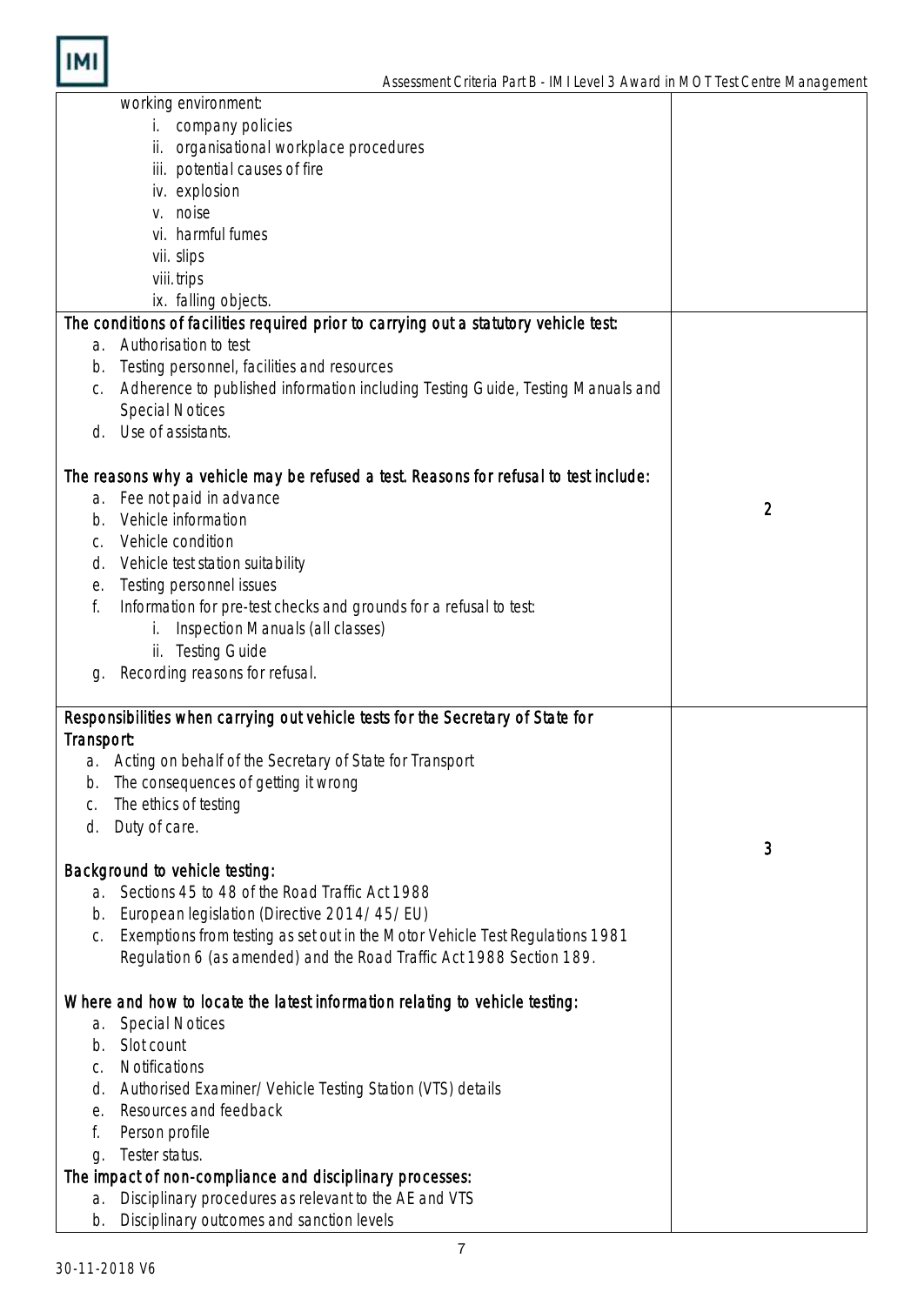

| С. | Procedures of appeal and review                                                        |                |
|----|----------------------------------------------------------------------------------------|----------------|
| d. | How incorrect testing standards can affect the AE                                      |                |
| е. | The allocation of credit points for the AE and the Tester                              |                |
| f. | Security issues around contingency certificates, passwords and security cards.         |                |
|    |                                                                                        |                |
|    | Own responsibilities for ensuring all staff remain up-to-date:                         |                |
|    | a. Annual training/assessment requirements                                             |                |
|    | b. Implications for the tester not complying with annual training                      |                |
| C. | Implications for test centre non-compliance with annual training                       |                |
|    | d. Implications for the AE not complying with annual training                          |                |
|    | e. Continuing Professional Development (CPD).                                          |                |
|    | What is meant by the "Legal Entity":                                                   |                |
|    | a. Legal Entity definition as defined by the Competent Authority/Supervisory Body      |                |
|    | b. In the case of a company it is the company itself, signed by one duly authorised    |                |
|    | person                                                                                 |                |
|    | c. In the case of a partnership it would be the partnership itself, signed by one duly |                |
|    | authorised person                                                                      |                |
|    | d. In the case of a sole trader it is the person making and signing the application.   |                |
|    |                                                                                        |                |
|    | The record-keeping requirements for the Competent Authority/Supervising Body to        |                |
|    | maintain compliance:                                                                   |                |
|    | a. MOT Guide and Testing Manuals                                                       |                |
| b. | Special Notices, including the rules concerning retention and printing                 |                |
| C. | Posters                                                                                |                |
| d. | Forms                                                                                  |                |
| е. | Contingency testing process                                                            | $\overline{4}$ |
| f. | Contingency certificates                                                               |                |
| g. | Slot count                                                                             |                |
| h. | Notifications                                                                          |                |
| İ. | Authorised Examiner/Vehicle Testing Station details                                    |                |
| j. | Resources and feedback                                                                 |                |
| k. | Person profile                                                                         |                |
|    | Tester status                                                                          |                |
| m. | Testing equipment calibration/certification records                                    |                |
| n. | Site Details:                                                                          |                |
|    | <b>Status</b><br>i.                                                                    |                |
|    | ii. Risk scores                                                                        |                |
|    | iii. Opening times                                                                     |                |
|    | iv. Site roles                                                                         |                |
|    | v. Active MOT Testers                                                                  |                |
| Ω. | <b>AE Details:</b>                                                                     |                |
|    | <b>Status</b><br>İ.                                                                    |                |
|    | ii. AE roles                                                                           |                |
|    | iii. Purchase slots                                                                    |                |
|    | iv. Reports (test, slot usage, transactions).                                          |                |
|    | How to resolve any issues raised by the Competent Authority/Supervising Body           |                |
|    | inspection or compliance assessments:                                                  |                |
|    | a. Additional Continuing Professional Development (CPD) and training where             |                |
|    | identified for staff                                                                   |                |
| b. | Use of the MOT Testing Service desk                                                    |                |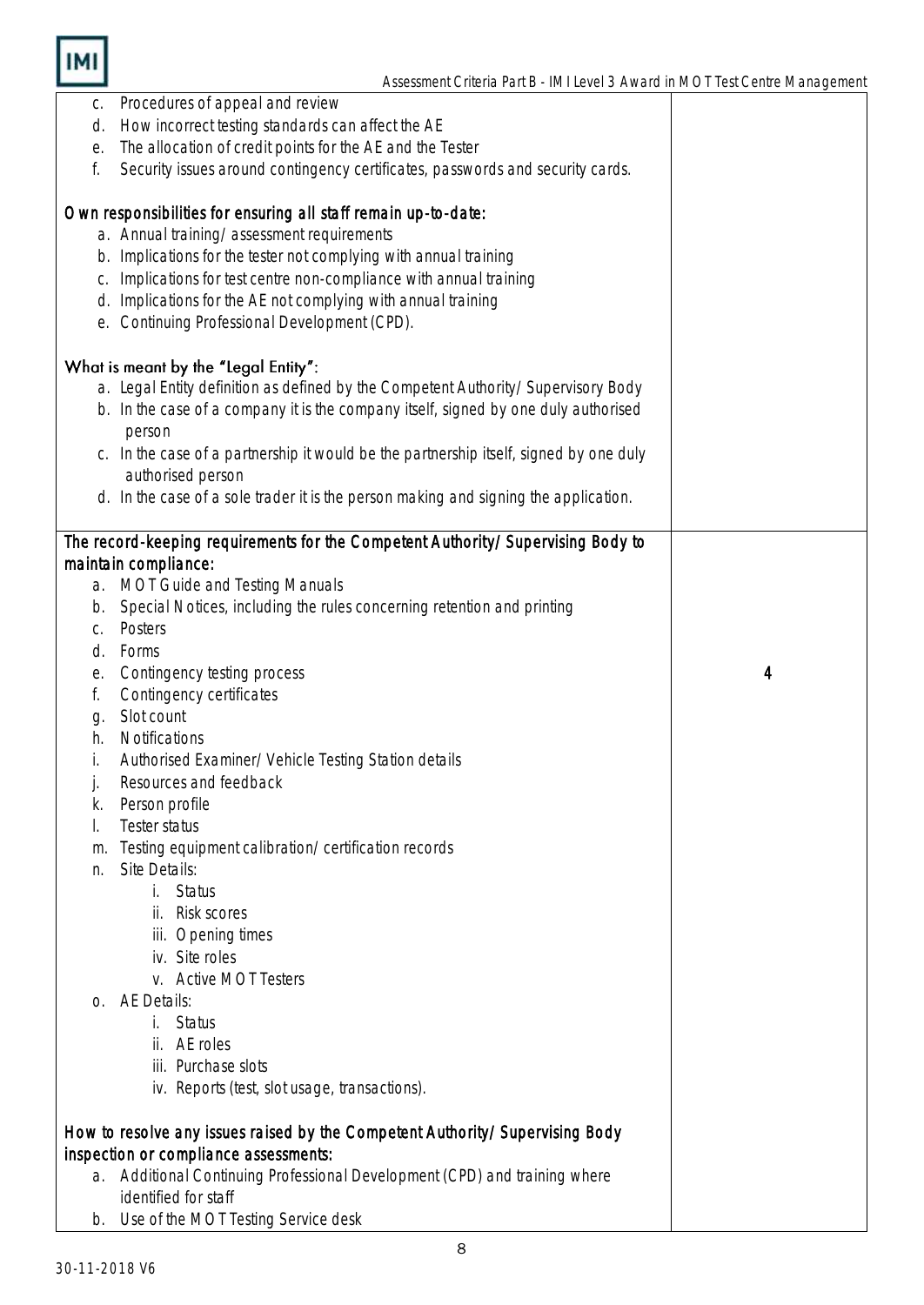

| C.           | Communication via the Driver and Vehicle Standards Agency (DVSA) hub                 |   |
|--------------|--------------------------------------------------------------------------------------|---|
| d.           | Testing scheme points system.                                                        |   |
|              |                                                                                      |   |
|              | The importance of maintaining the vehicle test centre to the requirements for        |   |
|              | authorisation at the time of approval:                                               |   |
|              | a. Vehicle Test Station class authorisation including European type approval         |   |
|              | classifications                                                                      |   |
| $b_{\cdot}$  | Vehicle Test Station condition                                                       |   |
| С.           | Approved equipment including calibration                                             |   |
| d.           | Roles of the Authorised Examiner and Authorised Examiner Designated Manager          | 5 |
| е.           | Testers                                                                              |   |
| f.           | <b>Risk Assessments:</b>                                                             |   |
|              | Publications available on the gov.uk website                                         |   |
|              | The availability of the online self-assessment tool.<br>ii.                          |   |
|              |                                                                                      |   |
|              | The actions required in the event of any changes to the authorisation of the vehicle |   |
| test centre: |                                                                                      |   |
| a.           | Changes to the Legal Entity such as partnerships, sole traders, company              |   |
|              | reconstitution                                                                       |   |
| b.           | Voluntary cessation                                                                  |   |
| C.           | Automatic cessation                                                                  |   |
| d.           | Changes to company directors or company secretaries                                  |   |
| е.           | Where applicable, the person required to attend the MOT Manager course.              |   |
|              |                                                                                      |   |
|              |                                                                                      |   |
|              |                                                                                      |   |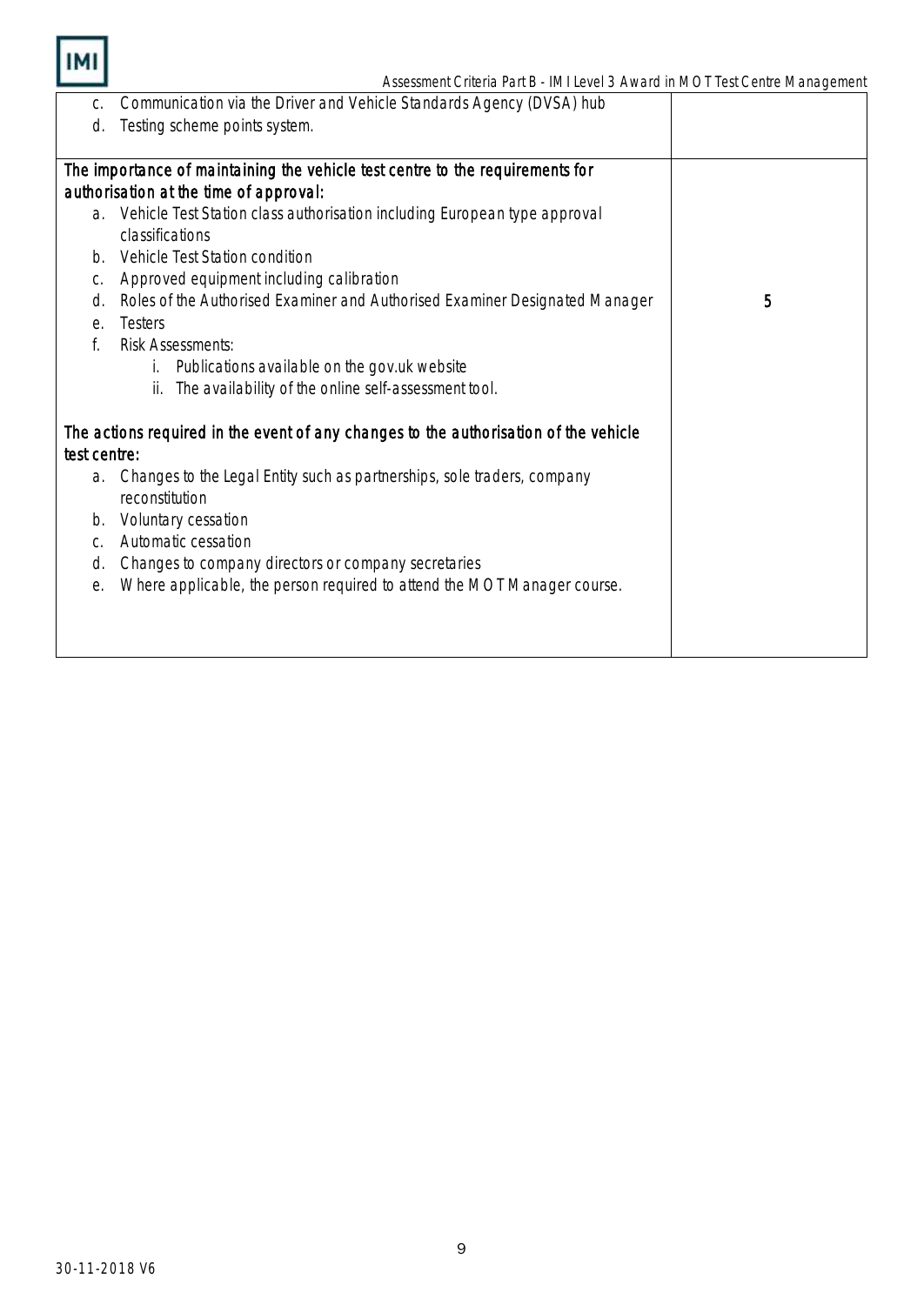

### UNIT REF: MOTM02 UNIT TITLE: KNOW HOW TO DEAL WITH CUSTOMER SERVICE PROBLEMS WITHIN A VEHICLE TEST CENTRE

Level: 3 **Route: MOT Test Centre Management** 

Guided Learning Hours: 1

Rationale:

This unit provides learners with the knowledge and understanding required to deal with cu stomers within a vehicle testing environment. This includes providing reliable customer service and dealing effectively with issues as they arise. Learners will also be able to demonstrate skills in dealing with customer service issues and handling complaints in a professional manner.

| <b>LEARNING OUTCOMES</b>                                                                             | <b>ASSESSMENT CRITERIA</b>                                                                                                                           |  |
|------------------------------------------------------------------------------------------------------|------------------------------------------------------------------------------------------------------------------------------------------------------|--|
| The Learner will:                                                                                    | The Learner can:                                                                                                                                     |  |
| Understand how to deal with customer service<br>problems within a vehicle test centre                | 1.1 Explain the process when dealing with a customer<br>complaint within your vehicle test centre                                                    |  |
|                                                                                                      | 1.2 Explain how to communicate with vehicle presenters<br>when it becomes necessary to refuse to test a vehicle,<br>or abandoning or aborting a test |  |
|                                                                                                      | 1.3 Describe the complaints and appeals process<br>available to vehicle presenters as described in the<br>official published requirements            |  |
|                                                                                                      | 1.4 Identify the sources of information you could use to<br>help prevent customer service problems                                                   |  |
| 2.<br>Know how to prevent customer service problems<br>from reoccurring within a vehicle test centre | Explain how resolving customer service problems<br>2.1<br>contributes to the success of your business and<br>customer loyalty                        |  |
|                                                                                                      | 2.2 Explain how to prevent customer service problems<br>from reoccurring                                                                             |  |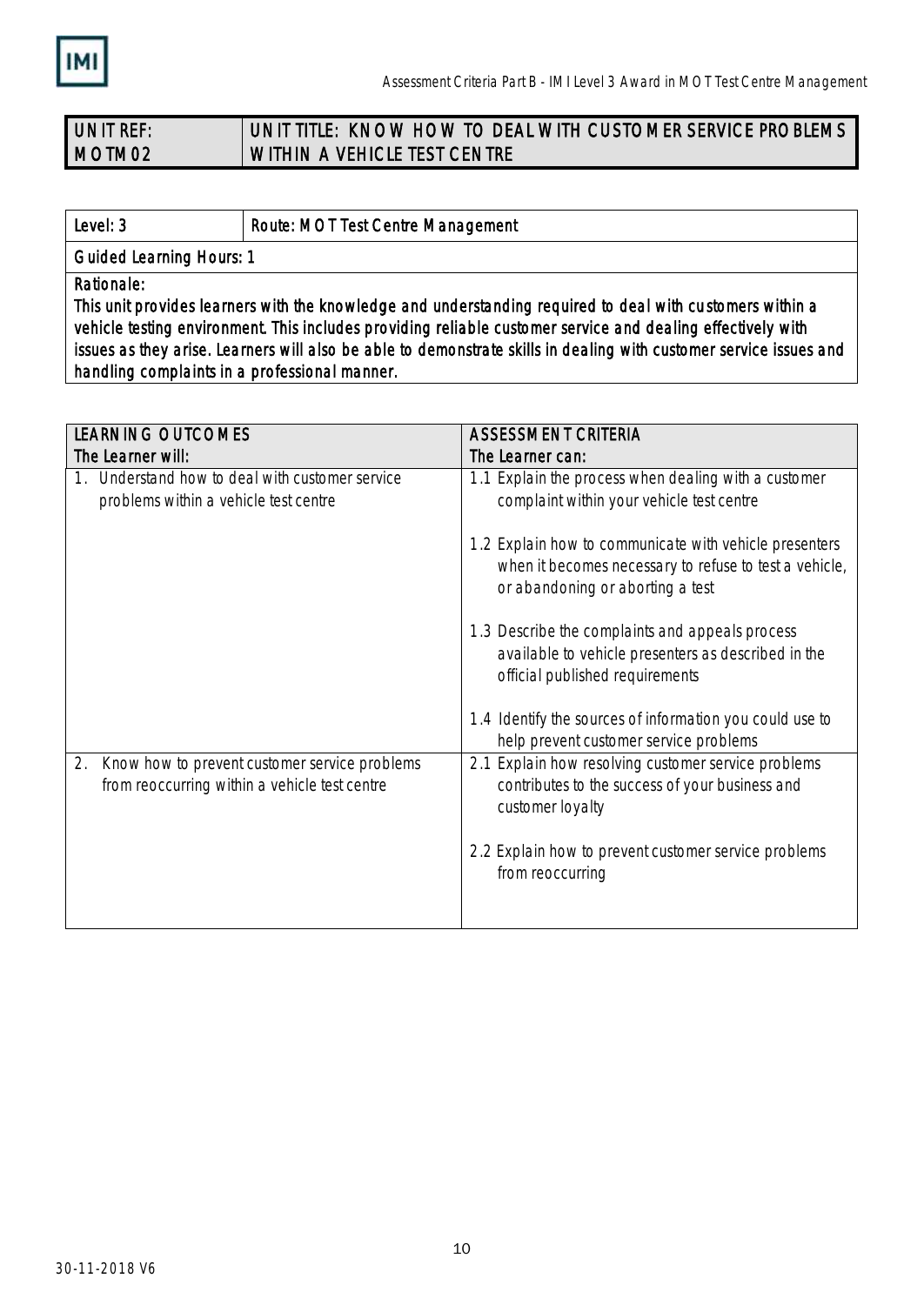

| <b>Unit Content</b>                                                                     | Learning Outcome |
|-----------------------------------------------------------------------------------------|------------------|
| The process when dealing with a customer complaint:                                     |                  |
| a. Communicate in a clear, polite, confident way and know why this is important:        |                  |
| i. professionalism                                                                      |                  |
| ii. adherence at all times                                                              |                  |
| Negotiate with and reassure customers whilst their problems are being solved:<br>b.     |                  |
| i. empathy                                                                              |                  |
| ii. customers are kept informed                                                         | 1                |
| iii. professionalism                                                                    |                  |
| Organisational and Competent Authority/Supervisory Body procedures and<br>С.            |                  |
| systems for dealing with customer service problems:                                     |                  |
| i. specific company complaints procedure                                                |                  |
| ii. Competent Authority/Supervisory Body complaints and appeals                         |                  |
| procedure.                                                                              |                  |
|                                                                                         |                  |
| How to communicate with vehicle presenters when it becomes necessary to refuse to       |                  |
| test a vehicle, or abandoning or aborting a test:                                       |                  |
| a. First impressions                                                                    |                  |
| b. Listening skills - 80:20 ratio                                                       |                  |
| c. Eye contact and smiling                                                              |                  |
| d. Showing interest and concern                                                         |                  |
| Questioning techniques<br>е.                                                            |                  |
| Giving clear non-technical explanations<br>f.                                           |                  |
| Confirming understanding (statement/questioning technique, reflective summary)<br>g.    |                  |
| Written communication - purpose, content, presentation and style<br>h.                  |                  |
| Providing a high quality service - fulfilling (ideally exceeding) customer<br>L.        |                  |
| expectations within agreed time frames                                                  |                  |
| Obtaining customer feedback and corrective actions when dissatisfaction is              |                  |
| expressed                                                                               |                  |
| k. Dealing with complaints.                                                             |                  |
|                                                                                         |                  |
| The complaints and appeals process available to vehicle presenters:                     |                  |
| a. Competent Authority/Supervisory Body complaints and appeals procedure                |                  |
| b. Appeals process if a vehicle fails when it should not have failed                    |                  |
| Complaints process when a vehicle should have failed<br>С.                              |                  |
| Timescales for appeals<br>d.                                                            |                  |
| Forms for completion<br>е.                                                              |                  |
| Role of Trading Standards, personal legal proceedings, and reporting to the<br>f.       |                  |
| Police.                                                                                 |                  |
|                                                                                         |                  |
| The sources of information you could use to help prevent customer service problems:     |                  |
| Competent Authority/Supervisory Body - Guidance, Testing Manuals, Special<br>a.         |                  |
| <b>Notices</b>                                                                          |                  |
| Legal and regulatory requirements that affect the way products and services can<br>b.   |                  |
| be delivered to customers, including:                                                   |                  |
| i. health and safety                                                                    |                  |
| ii. data protection                                                                     |                  |
| iii. equal opportunities                                                                |                  |
| iv. disability discrimination                                                           |                  |
| Industry, organisational and professional codes of practice and ethical standards<br>C. |                  |
| that affect the way the products or services can be delivered to customers              |                  |
|                                                                                         |                  |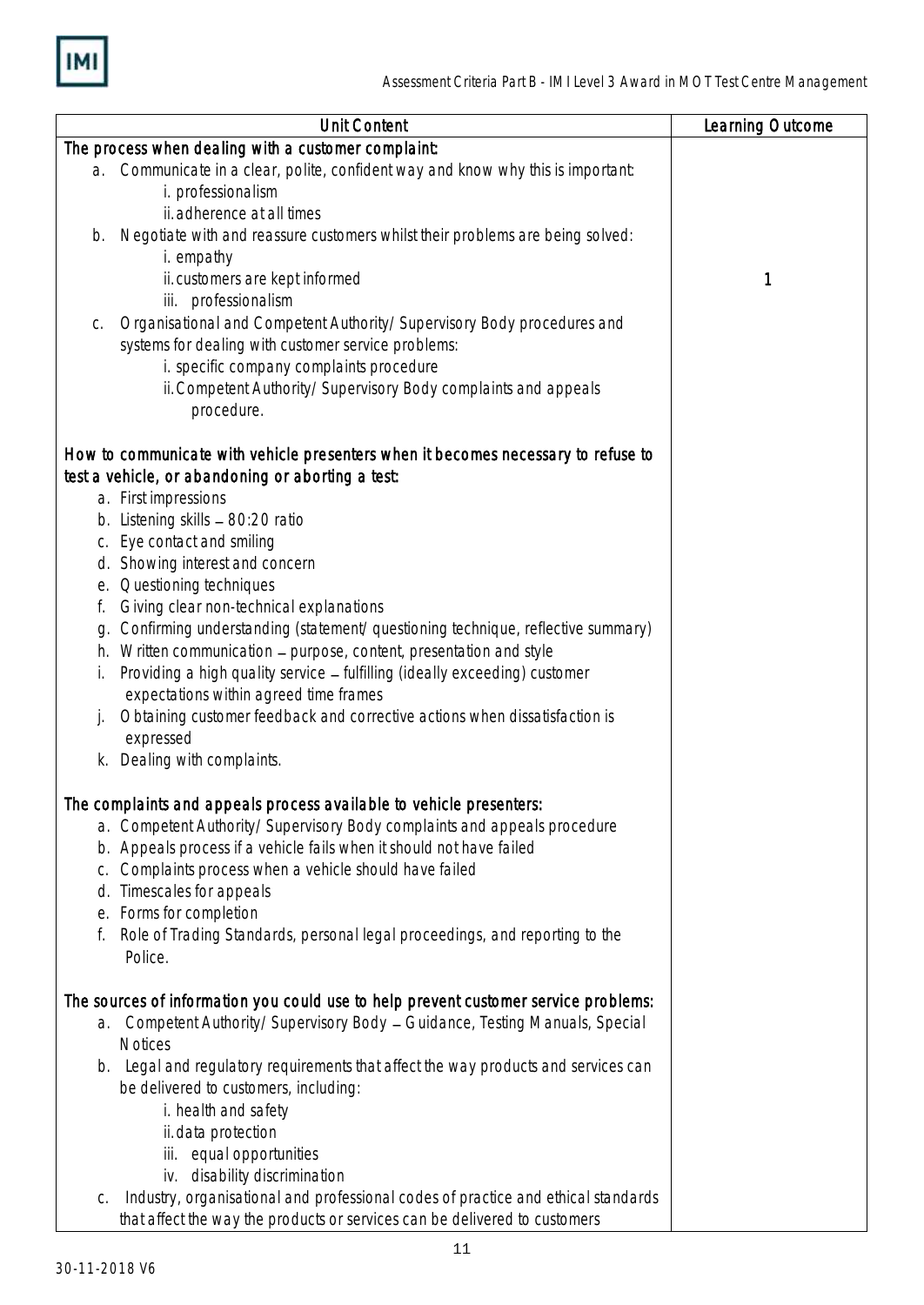

I

| Customers' rights and how these rights affect customer service when the customer<br>d.<br>has a problem or returns parts for credit:<br><i>i.</i> contract law<br>ii. product liability<br>iii. Consumer Rights Act 2015<br>Trade Description Act 1968<br>iv.<br>v.satisfactory quality<br>vi. fitness for purpose. |                |
|---------------------------------------------------------------------------------------------------------------------------------------------------------------------------------------------------------------------------------------------------------------------------------------------------------------------|----------------|
|                                                                                                                                                                                                                                                                                                                     |                |
| How resolving customer service problems contributes to the success of your business<br>and customer loyalty:                                                                                                                                                                                                        |                |
| a. Improves profitability                                                                                                                                                                                                                                                                                           |                |
| <b>b.</b> Promotes a positive reputation                                                                                                                                                                                                                                                                            |                |
| c. Increases customer confidence in the company                                                                                                                                                                                                                                                                     |                |
| d. Reduces the chance of obtaining penalty points.                                                                                                                                                                                                                                                                  |                |
| How to prevent customer service problems from reoccurring:                                                                                                                                                                                                                                                          |                |
| a. Adhere to the organisation's and Competent Authority/Supervisory Body terms<br>and conditions applicable to the acceptance of customer vehicles                                                                                                                                                                  | $\overline{2}$ |
| b. Review complaints and revise procedures to prevent reoccurrence                                                                                                                                                                                                                                                  |                |
| Detail what, if any, limits there are to the authority for accepting vehicles<br>C.                                                                                                                                                                                                                                 |                |
| Detail why it is important to keep customers advised of progress and how this is<br>d.<br>achieved within the organisation                                                                                                                                                                                          |                |
| e. Procedures for the completion and processing of documentation and records,<br>including payment methods and obtaining customer signatures as applicable                                                                                                                                                          |                |
| Identify and implement staff training needs.                                                                                                                                                                                                                                                                        |                |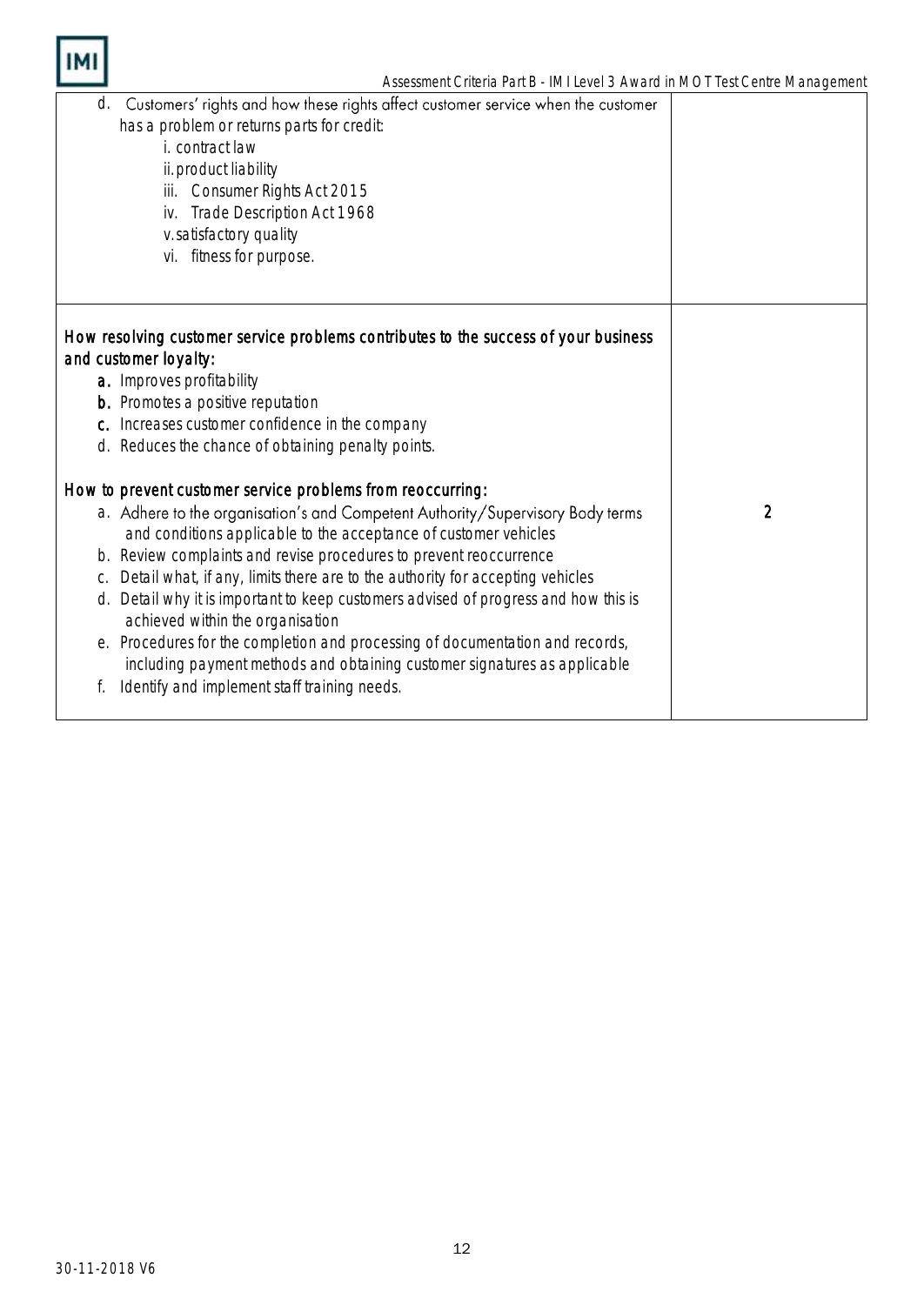

### UNIT REF: MOTM03 UNIT TITLE: UNDERSTAND HOW TO DEVELOP AND SUPERVISE STAFF WITHIN A VEHICLE TEST CENTRE

Level: 3 Route: MOT Test Centre Management

Guided Learning Hours: 1

Rationale:

This unit provides learners with the knowledge and understanding required to monitor the progress and quality of the work of individuals and/or teams to ensure that the required level or standard of performance is being met. This includes identifying problems with performance and helping to develop staff members with the use of plans and a review process.

Learners will also be able to demonstrate effective use of communication during the development and management of staff, identifying their own training needs and producing a suitable development plan.

| <b>LEARNING OUTCOMES</b>                                                                | <b>ASSESSMENT CRITERIA</b>                                                                                                                            |
|-----------------------------------------------------------------------------------------|-------------------------------------------------------------------------------------------------------------------------------------------------------|
| The Learner will:                                                                       | The Learner can:                                                                                                                                      |
| 1. Understand their own responsibility to others within a<br>vehicle test centre        | 1.1 Outline the roles required in different types of vehicle<br>testing facilities                                                                    |
|                                                                                         | 1.2 Explain the responsibilities of all roles                                                                                                         |
|                                                                                         | 1.3 Explain the MOT Manager's role with regards to the<br>disciplinary and appeals processes specified by the<br>Competent Authority/Supervising Body |
|                                                                                         | 1.4 Explain the importance of communicating clearly and<br>accurately with colleagues                                                                 |
|                                                                                         | 1.5 Explain the importance of developing positive<br>working relationships with colleagues                                                            |
| Know how to keep themselves and others up-to-date<br>2.<br>within a vehicle test centre | 2.1 Outline the Competent Authority/Supervising Body<br>requirements for initial qualification and ongoing<br>CPD for MOT Managers and Testers        |
|                                                                                         | 2.2 Explain the implications of non-compliance with CPD<br>requirements for Testers                                                                   |
|                                                                                         | 2.3 Explain how to monitor and record training needs for<br>themselves and others                                                                     |
|                                                                                         | 2.4 Identify ways in which they and others can stay up-<br>to-date                                                                                    |
|                                                                                         |                                                                                                                                                       |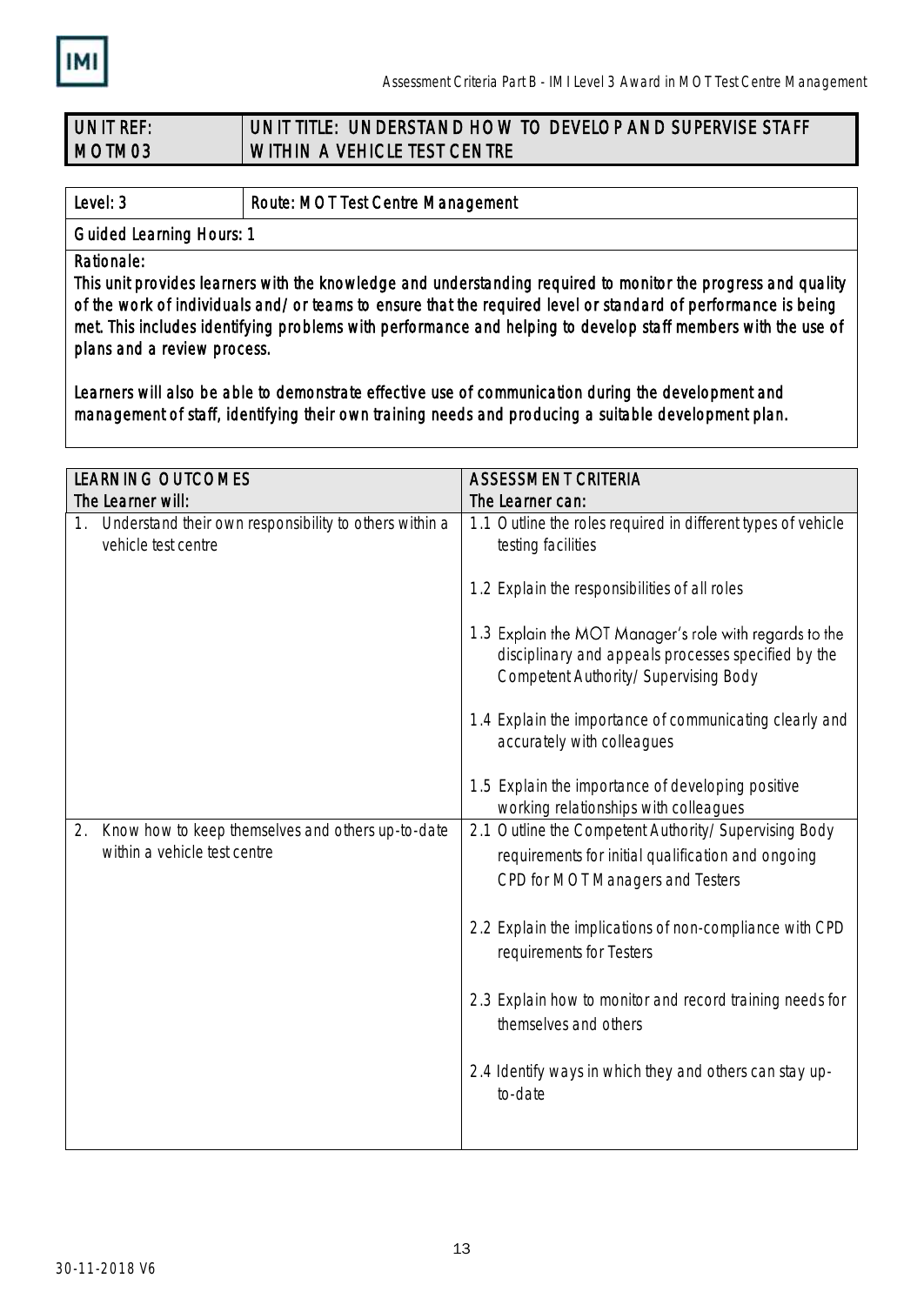

| 3. | Understand the importance of monitoring  | 3.1 Explain the reasons for monitoring staff performance                                                                                                                        |
|----|------------------------------------------|---------------------------------------------------------------------------------------------------------------------------------------------------------------------------------|
|    | performance within a vehicle test centre | 3.2 Identify the measures you could use to monitor staff<br>performance                                                                                                         |
|    |                                          | 3.3 Explain the importance of keeping records when<br>performance issues are identified                                                                                         |
|    |                                          | 3.4 Identify the actions that may arise if the Competent<br>Authority/Supervising Body undertakes formal<br>disciplinary procedures as a result of a staff<br>performance issue |

| The roles required in different types of vehicle testing facilities:                  |   |
|---------------------------------------------------------------------------------------|---|
|                                                                                       |   |
| a. Authorised Examiner (AE) (the Legal Entity)                                        |   |
| b. Authorised Examiner Principle (AEP)                                                |   |
| Authorised Examiner Designated Manager (AEDM)<br>C.                                   |   |
| Site Manager (SM)<br>d.                                                               |   |
| Testers.<br>e.                                                                        |   |
|                                                                                       | 1 |
| The responsibilities of all roles:                                                    |   |
| a. Authorised Examiner (AE):                                                          |   |
| Has overall responsibility for controlling the quality of testing including the<br>İ. |   |
| implementation of quality control systems                                             |   |
| b. Authorised Examiner Principle (AEP):                                               |   |
| Has the legal responsibility for the "entity" or AE. Usually a director,<br>İ.        |   |
| company secretary, partner, or sole proprietor                                        |   |
| Authorised Examiner Designated Manager (AEDM):<br>С.                                  |   |
| Usually holds the approved MOT Manager qualification<br>İ.                            |   |
| Testing responsibilities, administrative arrangements, disciplinary and<br>ii.        |   |
| appeal processes                                                                      |   |
| Site Manager (SM):<br>d.                                                              |   |
| The SM can carry out VTS management, and non-testing functions e.g.<br>İ.             |   |
| assign users within a VTS                                                             |   |
| Testers:<br>е.                                                                        |   |
| Carry out testing and recording of test outcomes to the MOT Testing<br>İ.             |   |
| Service system.                                                                       |   |
|                                                                                       |   |
| The MOT Manager's role with regards to the disciplinary and appeals processes:        |   |
| a. Voluntary cessation<br>b. Automatic cessation                                      |   |
|                                                                                       |   |
| c. Reasons for cessation for disciplinary reasons<br>d. Penalty points system         |   |
| e. Customer appeals and complaints.                                                   |   |
|                                                                                       |   |
|                                                                                       |   |
|                                                                                       |   |
|                                                                                       |   |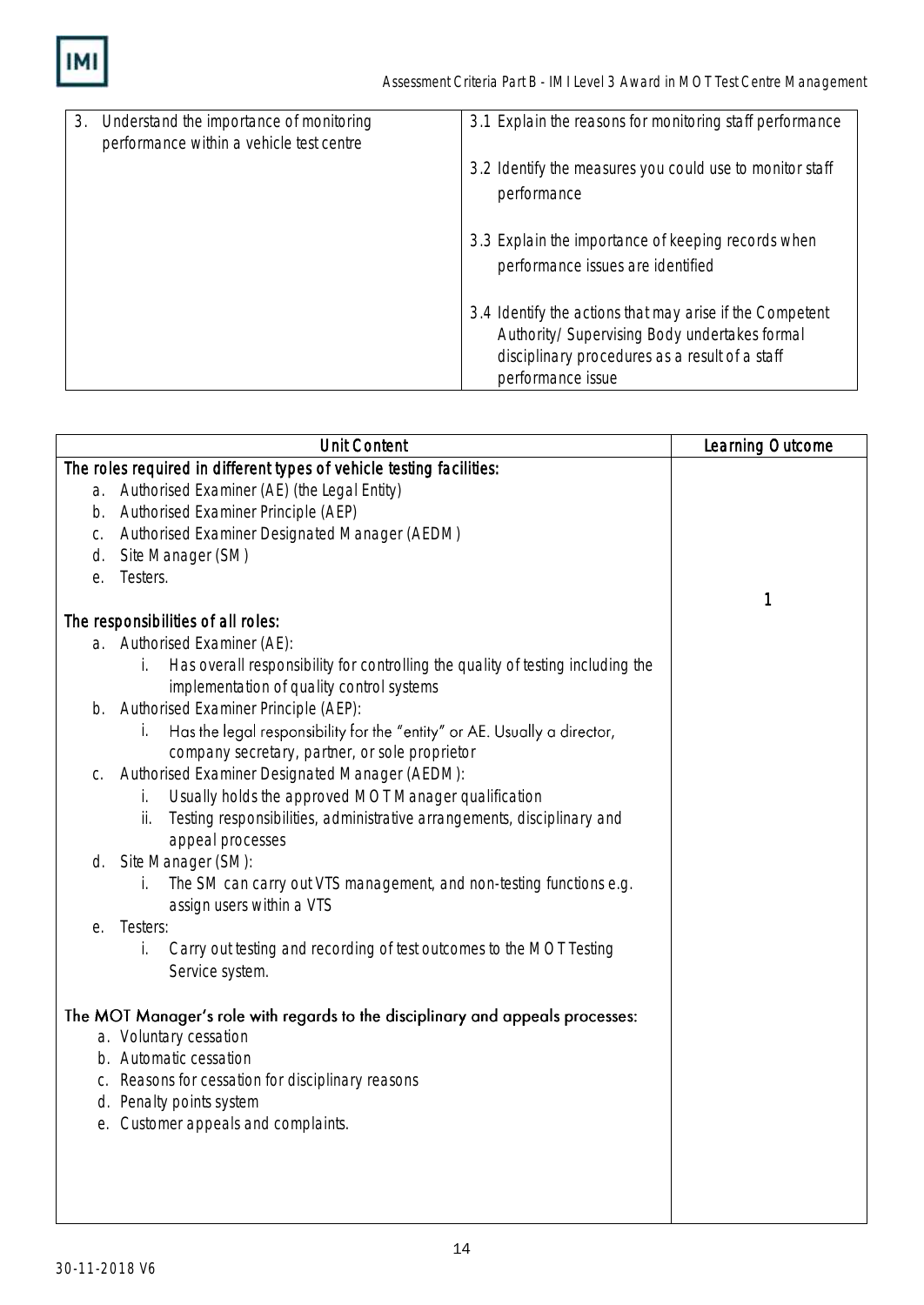

| The importance of communicating clearly and accurately with colleagues:                   |                |
|-------------------------------------------------------------------------------------------|----------------|
| a. To ensure colleagues understand what is required and that they work safely             |                |
| b. To make sure instructions are understood when using assistants for testing             |                |
| Communication may include:<br>C.                                                          |                |
| verbal<br>İ.                                                                              |                |
| signs and notices<br>ii.                                                                  |                |
| iii.<br>memos                                                                             |                |
| telephone<br>iv.                                                                          |                |
| electronic mail<br>V.                                                                     |                |
| vehicle job card<br>Vİ.                                                                   |                |
| noticeboards<br>vii.                                                                      |                |
| viii.<br>messaging                                                                        |                |
| letters.<br>İХ.                                                                           |                |
|                                                                                           |                |
| The importance of developing positive working relationships with colleagues:<br>a. Morale |                |
| b. Productivity                                                                           |                |
| c. Company image                                                                          |                |
| d. Customer relationships.                                                                |                |
|                                                                                           |                |
| The Competent Authority/Supervising Body requirements for initial qualification and       |                |
| ongoing Continuing Professional Development (CPD) for MOT Managers and                    |                |
| Testers:                                                                                  |                |
| a. Authorised Examiner Designated Manager (AEDM) must have attended and                   |                |
| achieved a DVSA approved MOT Managers qualification                                       |                |
| b. Testers must have achieved a Level 2 Award in MOT Testing or previous                  |                |
| equivalent DVSA MOT Testers course                                                        | $\overline{2}$ |
| c. Eligibility checks                                                                     |                |
| d. Final observation                                                                      |                |
| e. Certificate of competence                                                              |                |
| Testers must adhere to the annual training, assessment and CPD requirements               |                |
| Minimum hours required for annual training and 5-year requirements<br>g.                  |                |
| h. Competent Authority/Supervisory Body published syllabus, Special Notices.              |                |
|                                                                                           |                |
| The implications of non-compliance with CPD requirements for Testers:                     |                |
| a. Suspension from testing                                                                |                |
| b. Penalty points                                                                         |                |
| c. Requirement to perform demonstration test                                              |                |
| d. Additional training.                                                                   |                |
|                                                                                           |                |
| How to monitor and record training needs for themselves and others:                       |                |
| a. Monitoring tools - training log and records                                            |                |
| b. Quality Management Systems                                                             |                |
| c. Staff development plans                                                                |                |
| d. Company policies relating to performance                                               |                |
| e. Measuring the effect of training on performance.                                       |                |
|                                                                                           |                |
| Ways in which they and others can stay up-to-date:                                        |                |
| a. Supervising Body annual publication of CPD requirements                                |                |
| Supervising Body reports and notices<br>b.<br>Matters of testing blog                     |                |
| C.<br>E-shots<br>d.                                                                       |                |
|                                                                                           |                |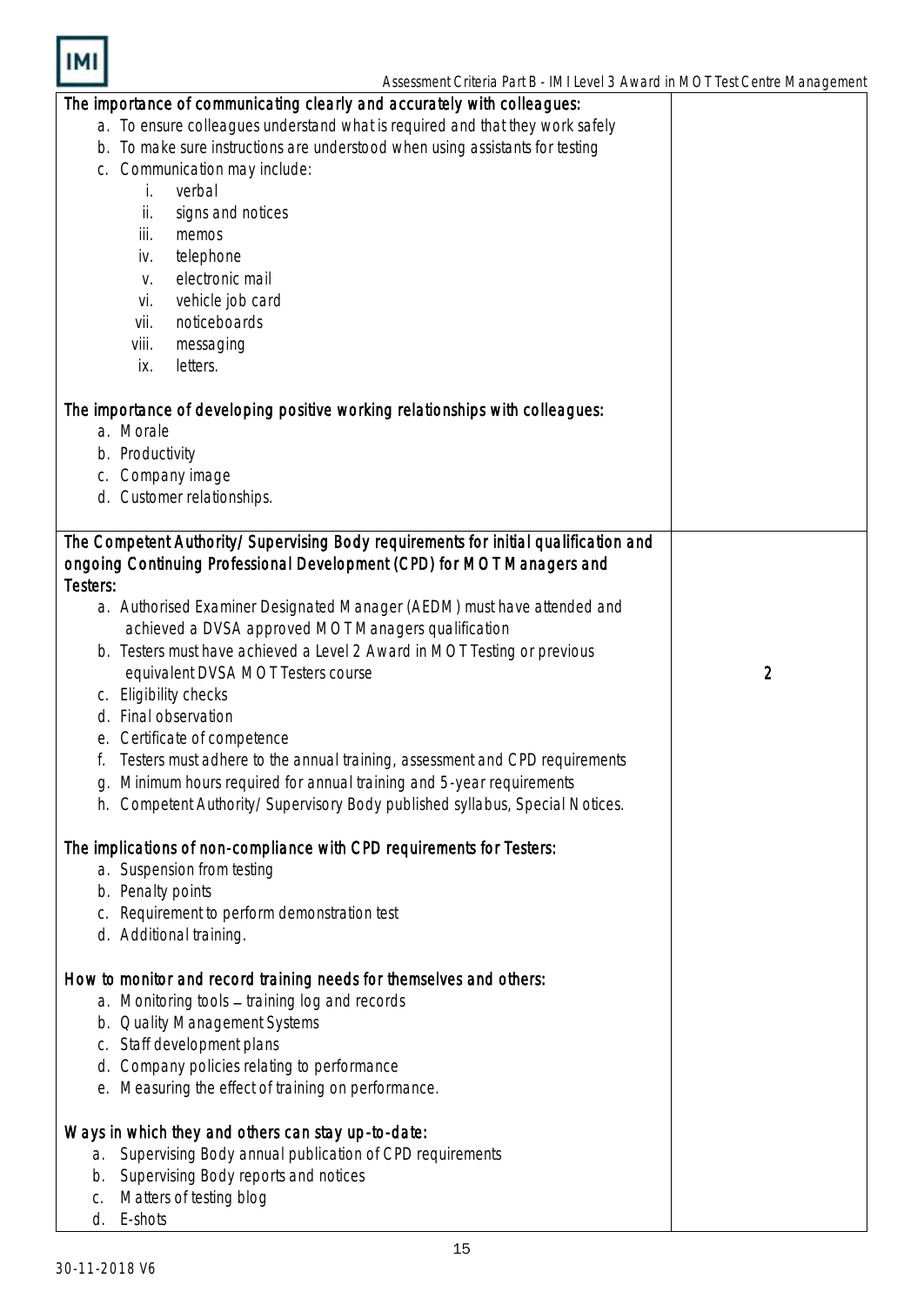

| е. | <b>Newsletters</b>                                                                |   |
|----|-----------------------------------------------------------------------------------|---|
| f. | Seminars                                                                          |   |
| g. | Networking events                                                                 |   |
| h. | Technical training                                                                |   |
| i. | Mentoring.                                                                        |   |
|    |                                                                                   |   |
|    | The reasons for monitoring staff performance:                                     |   |
|    | a. Performance against national statistics                                        |   |
|    | b. Staff development.                                                             |   |
|    |                                                                                   |   |
|    | The measures you could use to monitor staff performance:                          |   |
|    | a. Training log and records                                                       |   |
|    | b. Quality Management Systems                                                     |   |
|    | c. Staff development plans                                                        |   |
|    | d. Company policies relating to performance                                       |   |
|    | Measuring the effect of training on performance.                                  |   |
|    |                                                                                   |   |
|    | The importance of keeping records when performance issues are identified:         | 3 |
|    | a. Training needs of staff                                                        |   |
|    | b. Quality control                                                                |   |
|    | c. Noting reasons for differences against national statistics.                    |   |
|    |                                                                                   |   |
|    | The actions that may arise if the Competent Authority/Supervising Body undertakes |   |
|    | formal disciplinary procedures as a result of a staff performance issue:          |   |
|    | a. Preparation and implementation of action plan                                  |   |
|    | b. Penalty points                                                                 |   |
| C. | Cessation of testing                                                              |   |
| d. | Removal of authorisation.                                                         |   |
|    |                                                                                   |   |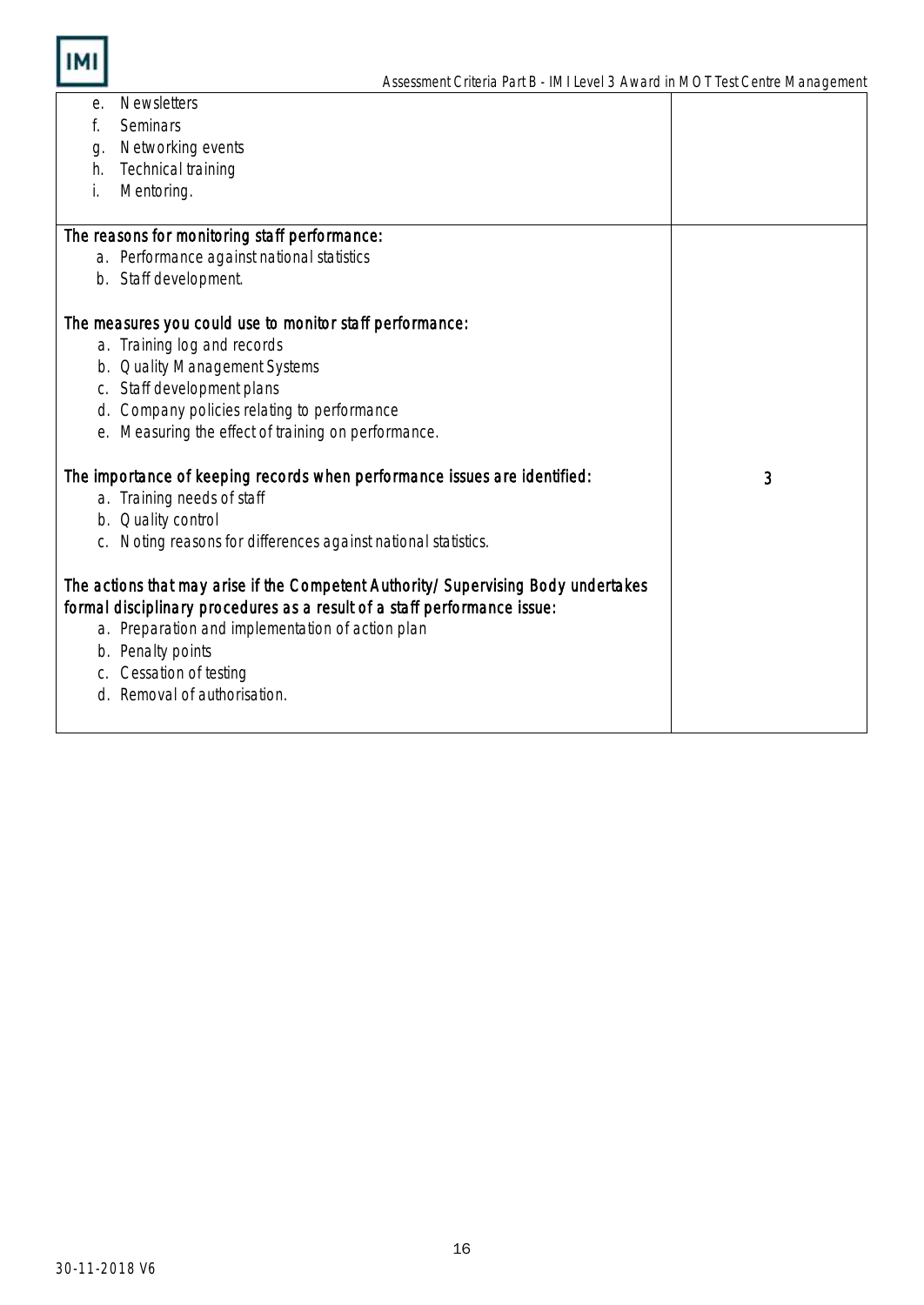

| <b>JUNIT REF</b> | UNIT TITLE: UNDERSTAND VEHICLE TEST CENTRE QUALITY SYSTEMS AND |
|------------------|----------------------------------------------------------------|
| MOTM04           | <b>CUALITY AUDITS</b>                                          |

Level: 3 **Route: MOT Test Centre Management** 

Guided Learning Hours: 6

Rationale:

This unit provides learners with the knowledge and understanding required to manage quality systems relating to vehicle test centres. This unit also includes preparing for, and participating in, quality audits within your area of responsibility to ensure compliance with the MOT scheme.

Learners will be able to demonstrate their skills in planning for a quality audit and making effective decisions when evaluating and preparing their vehicle test centre(s).

| <b>ASSESSMENT CRITERIA</b>                                                                                  |  |
|-------------------------------------------------------------------------------------------------------------|--|
| The Learner can:                                                                                            |  |
| 1.1 Describe what is meant by a quality management                                                          |  |
| system                                                                                                      |  |
|                                                                                                             |  |
| 1.2 Outline the quality management requirements in                                                          |  |
| relation to official published requirements                                                                 |  |
|                                                                                                             |  |
| 1.3 Explain the importance of putting systems and plans<br>in place to ensure quality standards are met and |  |
| maintained                                                                                                  |  |
|                                                                                                             |  |
| 1.4 Identify the minimum quality control checks in relation                                                 |  |
| to official published requirements                                                                          |  |
|                                                                                                             |  |
| 1.5 Describe the sources of information that enable you                                                     |  |
| to evaluate accurately whether quality is being                                                             |  |
| maintained at required standards                                                                            |  |
| 1.6 Explain the factors that determine the level of risk                                                    |  |
| relating to Supervising Body/Competent Authority                                                            |  |
| audits and the implications of becoming a high risk                                                         |  |
| centre(s)                                                                                                   |  |
| 2.1 Identify the main areas that will be checked during a                                                   |  |
| quality audit                                                                                               |  |
|                                                                                                             |  |
| 2.2 Describe the importance of ensuring that records and                                                    |  |
| documentation are complete and up-to-date and                                                               |  |
| how to make these readily accessible to auditors                                                            |  |
| 3.1 Locate the resources required to prepare your                                                           |  |
| vehicle test centre(s) for a quality audit                                                                  |  |
| 3.2 Review a quality audit report to make                                                                   |  |
| recommendations regarding quality improvement                                                               |  |
|                                                                                                             |  |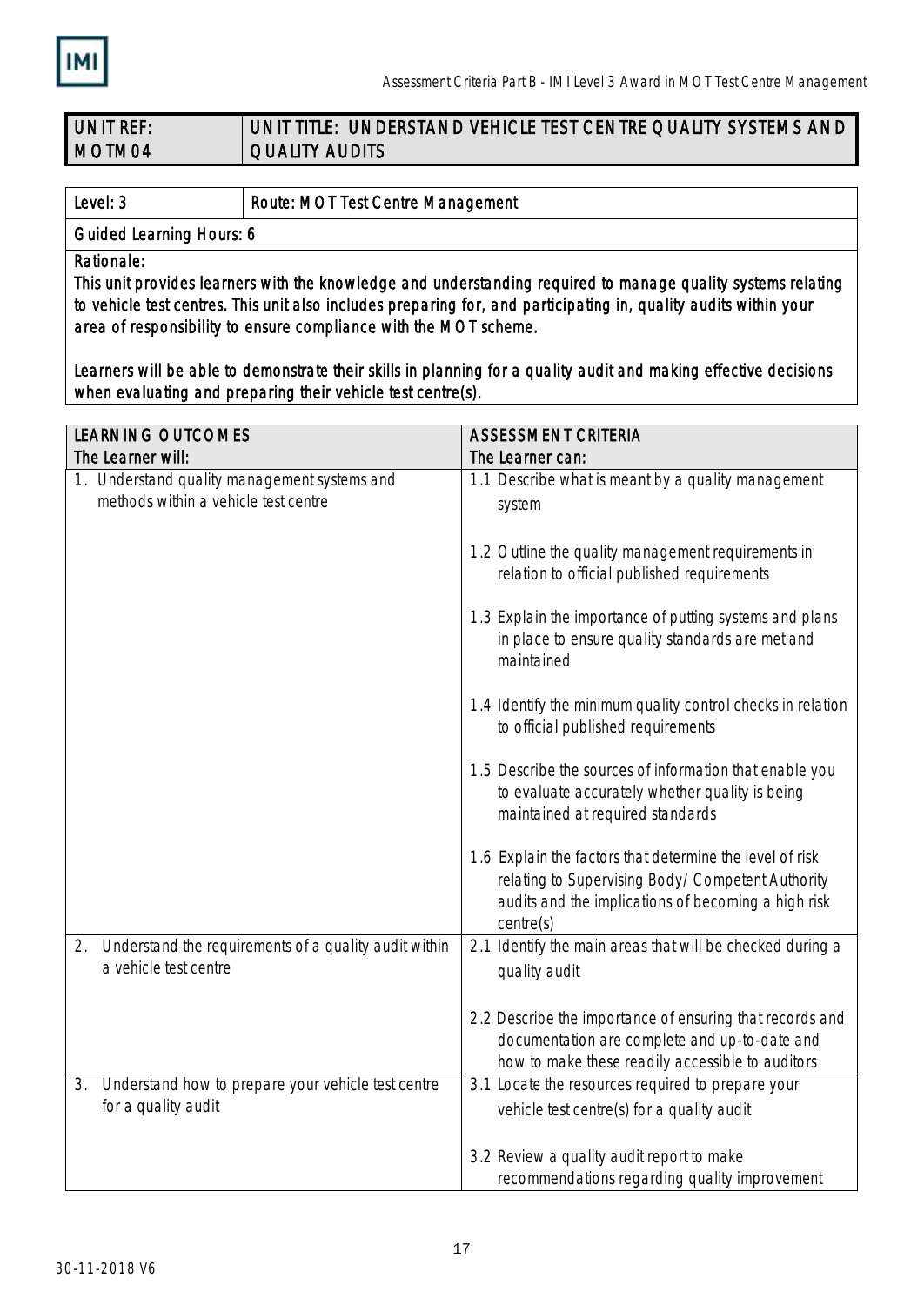

| <b>Unit Content</b>                                                                                                                                                                          | Learning Outcome |
|----------------------------------------------------------------------------------------------------------------------------------------------------------------------------------------------|------------------|
| What is meant by a quality management system:                                                                                                                                                |                  |
| Definition of quality management as stated in the MOT Testing Guide.<br>a.                                                                                                                   |                  |
|                                                                                                                                                                                              |                  |
| Quality management requirements:                                                                                                                                                             |                  |
| a. the importance of monitoring the quality and performance of work                                                                                                                          |                  |
| b. the role and responsibility of the manager in ensuring high quality and<br>performance of work                                                                                            |                  |
| c. conducting a quality audit                                                                                                                                                                |                  |
| d. identifying ways in which poor quality and performance of work can be resolved.                                                                                                           |                  |
| The importance of putting systems and plans in place:                                                                                                                                        |                  |
| a. identifying issues that affect quality of work and performance                                                                                                                            |                  |
| b. methods of measuring and controlling quality of work                                                                                                                                      |                  |
| c. outcomes of poor work quality and performance                                                                                                                                             |                  |
| d. effects of not rectifying poor standards of work immediately                                                                                                                              |                  |
| e. methods and procedures for measuring and identifying poor quality and                                                                                                                     |                  |
| performance                                                                                                                                                                                  |                  |
| The minimum quality control checks:                                                                                                                                                          |                  |
| a. tester quality control                                                                                                                                                                    |                  |
| b. security card and MOT Testing Service security                                                                                                                                            |                  |
| c. workshop equipment and calibration                                                                                                                                                        |                  |
| d. Continuing Professional Development (CPD) and annual assessment                                                                                                                           |                  |
| e. notices and public information.                                                                                                                                                           |                  |
|                                                                                                                                                                                              | 1                |
| VTS risk rating is calculated from the testers who are testing at the VTS and any previous<br>site review and disciplinary cases for that site. A tester's rating is calculated by analysing |                  |
| MOT data held within the MOT testing service computer system.                                                                                                                                |                  |
|                                                                                                                                                                                              |                  |
| The sources of information that enable you to evaluate accurately whether quality is                                                                                                         |                  |
| being maintained. Guidance as published in the:                                                                                                                                              |                  |
| a. Standards for MOT Vehicle Testing Stations (VTS):                                                                                                                                         |                  |
| https://www.gov.uk/guidance/standards-for-mot-vehicle-testing-stations-vts                                                                                                                   |                  |
| Guide to MOT Risk Reduction:<br>b.                                                                                                                                                           |                  |
| https://www.gov.uk/government/publications/guide-to-mot-risk-                                                                                                                                |                  |
| reduction/your-quide-to-mot-risk-reduction                                                                                                                                                   |                  |
|                                                                                                                                                                                              |                  |
| Factors that determine the level of risk relating to audits and the implications of                                                                                                          |                  |
| becoming a high risk centre(s):<br>a. poor quality management                                                                                                                                |                  |
| b. anomalies between site or personal data and the national average                                                                                                                          |                  |
| c. recent changes in quantities or volumes                                                                                                                                                   |                  |
| differing statistics between testing staff<br>d.                                                                                                                                             |                  |
| average vehicle age data available from test logs within the MOT testing service<br>е.                                                                                                       |                  |
| test fee discounts                                                                                                                                                                           |                  |
| staff retention<br>q.                                                                                                                                                                        |                  |
| MOT tester risk rating<br>h.                                                                                                                                                                 |                  |